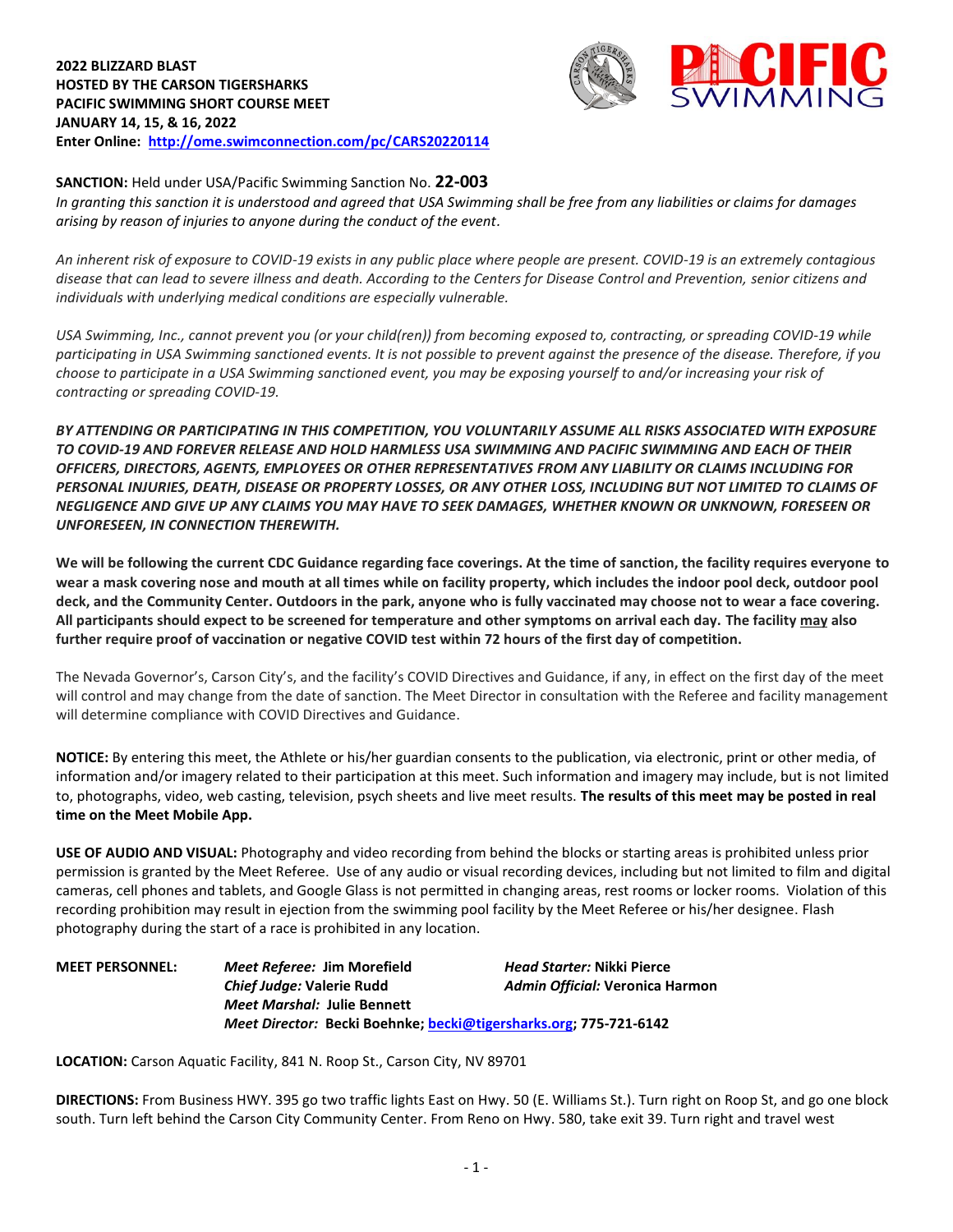approximately 1 mile. Turn left into Mills Park and the Carson City Community Center. Additional parking is available at the former Bank of America at the northwest corner of Roop St. and Hwy. 50 (Williams St.).

**COURSE:** Indoor 25 yard by 50 meter pool with up to 8 lanes available for competition.An additional 8 lanes will be available for warm-up/cool down throughout the competition. The minimum water depth for the competition course, measured in accordance with Article 103.2.3, is 5 feet at the start end and 5 feet at the turn end. In accordance with Article 104.2.2C(4) the competition course has been certified. A copy of the certification is on file with USA Swimming.

- **TIME: • FRIDAY SESSION**: Meet will begin at **5:00 PM** with warm-up from **4:00 PM to 4:45 PM.**
	- **• SATURDAY AND SUNDAY 13 & OVER**: **8:30 AM** each day with warm-ups from **7:00-8:15 AM** each day.
	- **• SATURDAY AND SUNDAY 12 & UNDER**: warm ups **no earlier than 11:30 AM**, meet begins not before **12:30 PM**.
- **RULES: •** Current USA and Pacific Swimming rules and warm-up procedures will govern the meet. A copy of these procedures will be posted at the Clerk-of-Course.
	- **•** The local facilities guidelines, restrictions and interpretation of the local public health guidelines shall be followed at this meet.

**•** All applicable adults participating in or associated with this meet, acknowledge that they are subject to the provisions of the USA Swimming Minor Athlete Abuse Prevention Policy ("MAAPP"), and that they understand that compliance with the MAAPP policy is a condition of participation in the conduct of this competition.

- **•** All events are timed-final events and will be seeded fast to slow.
- **•** Athletes are subject to the following entry limits:
	- o 8 & under: Up to 4 events per day, 8 total for the meet.
	- $\circ$  9 & over: Up to 2 events on Friday, and 4 events on Saturday and Sunday, 10 total for the meet.

**• Entries for a session will close before the entry deadline** if and when the estimated session timeline for 12-under athletes reaches 4 hours, or when the combined session timelines for that day reach 8.5 hours, whichever occurs first.

**•** If local conditions warrant it the Meet Referee, with the concurrence of the Meet Director, may require a mandatory scratch down. Immediate cash refunds will be made for any mandatory scratches.

**• All Coaches and Officials must wear their valid USA Swimming membership information in a visible manner.** Coaches are required to sign in at the meet before the beginning of warm-ups and present their current USA Swimming registration information. Except for coaches accompanying athletes participating under the provisions of rule 202.9 or USA Swimming's "open border" policy, all persons acting in any coaching capacity must show proof of current USA Swimming coach membership.

## **DISTANCE: • Per Zone-4 policy, to be eligible to enter the 1000yd freestyle, an athlete must have previously established an official time in an event of 400yd/400m or longer.**

- **•** Age groups in the 400yd IM, 500yd Freestyle, and 1000yd Freestyle will be seeded together, but will be scored and awarded separately.
- **•** The 500yd freestyle and 1000yd freestyle will be swum alternating women's and men's heats.
- **•** All athletes entered in the 500yd freestyle must provide their own lap counters. All athletes in the 1000yd Freestyle must provide their own timers and lap counters.

**UNACCOMPANIED ATHLETES:** Each USA Swimming Athlete-Member competing at the meet must be accompanied by a USA Swimming Member-Coach for the purposes of Athlete supervision during warm-up, competition and warm-down. If a Coach-Member of the Athlete's USA Swimming Club does not attend the meet to serve in said supervisory capacity, it is the responsibility of the Athlete or the Athlete's legal guardian to arrange for supervision by a USA Swimming Member-Coach. The Meet Director or Meet Referee may assist the Athlete in making arrangements for such supervision; however, it is recommended that such arrangements be made in advance of the meet by the Athlete's USA Swimming Club Member-Coach.

**RACING STARTS:** Athletes must be certified by a USA Swimming member-coach as being proficient in performing a racing start or must start the race in the water. It is the responsibility of the Athlete or the Athlete's legal guardian to ensure compliance with this requirement.

**RESTRICTIONS:** the following prohibitions apply to all areas of the meet venue including the pool deck, locker rooms, spectator

- seating, standing areas, and all areas used by the athletes during the meet and during warm-up periods.
- **•** No smoking or use of tobacco products.
- **•** No sale or use of alcoholic beverages.
- **•** No glass containers.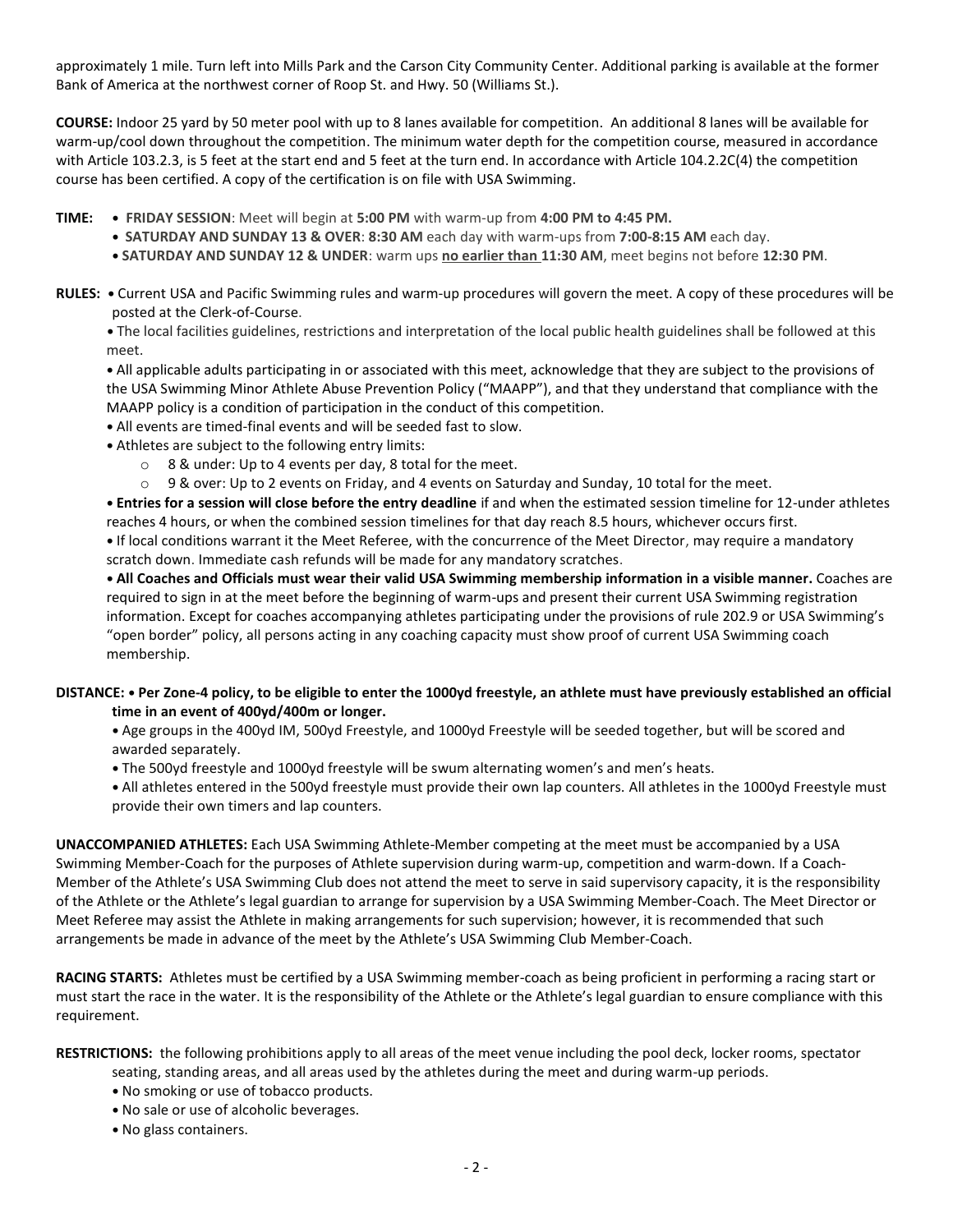- **•** No propane heaters except for snack bar/meet operations.
- **•** All shelters must be properly secured.
- **•** No animals, except for licensed service animals.
- **•** Deck changes are prohibited.

**•** Destructive devices, to include but not limited to, explosive devices and equipment, firearms (open or concealed), blades, knives, mace, stun guns and blunt objects are strictly prohibited in the swimming facility and its surrounding areas. If observed, the Meet Referee or his/her designee may ask that these devices be stored safely away from the public or removed from the facility. Noncompliance may result in the reporting to law enforcement authorities and ejection from the facility. Law enforcement officers (LEO) are exempt per applicable laws.

**•** Operation of a drone, or any other flying apparatus, is prohibited over the venue (pools, Athlete/Coach areas, Spectator areas and open ceiling locker rooms) any time Athletes, Coaches, Officials and/or Spectators are present.

- **•** IMPORTANT: All floor and wall vents must be kept clear at all times to ensure proper air circulation in the facility.
- **ELIGIBILITY: •** Athletes must be current members of USA Swimming and enter their name and registration number exactly as they are shown in their USA Swimming Registration. If this is not done, it may be difficult to match the Athlete with the registration and times database. The meet host will check all Athlete registrations against the SWIMS database and if not found to be registered, the Meet Director shall accept the registration at the meet (a \$10 surcharge will be added to the regular registration fee). Duplicate registrations will be refunded by mail.

**•** Entries with **"NO TIME" will be ACCEPTED (Exception: see distance rules).**

- **•** Athletes with a disability are welcome to attend this meet and should contact the Meet Director or Meet Referee regarding any special accommodations on entry times and seeding per Pacific Swimming policy.
- **•** The Athlete's age will be the age of the Athlete on the first day of the meet.

**ENTRY TIMES:** Entries must be submitted using the athlete's best short-course yards time for each event. All entry times must be submitted in yards.

**ENTRY FEES:** \$4.50 per individual event plus a \$9.00 participation fee per Athlete. Entries will be rejected if payment is not sent at time of request. No refunds will be made, except mandatory scratch downs.

**ENTRY DEADLINES:** entries for each session will close by the applicable deadline listed below, **or when a session becomes full and is closed early per the rules section above, whichever is first.** NO LATE ENTRIES WILL BE ACCEPTED. NO DECK ENTRIES OR ENTRY CHANGES WILL BE ALLOWED. **Check<https://ome.swimconnection.com/pc/CARS20220114> for session open or closed status.**

**ONLINE ENTRIES: To** enter online go to **<http://ome.swimconnection.com/pc/CARS20220114>** to receive an immediate entry confirmation. The "billing information" email should be brought to the meet as proof of entry. This method requires payment by credit card. Swim Connection, LLC charges a processing fee for this service, equal to \$1 per Athlete plus 5% of the total Entry Fees. Please note that the processing fee is a separate fee from the Entry Fees. If you do not wish to pay the processing fee, enter the meet using a mail entry. **Entering online is a convenience, is completely voluntary, and is in no way required or expected of an Athlete by Pacific Swimming.** *Online entries will not be accepted after Wednesday January 5, 2022 at 11:59pm.* 

**MAILED OR HAND DELIVERED ENTRIES**: Entries must be on the attached consolidated entry form. Forms must be filled out completely and printed clearly with Athlete's best time. Entries must be postmarked no later than 11:59 pm Monday, **January 3, 2022** or hand delivered by 6:30 p.m. Wednesday, **January 5, 2022, and may be rejected if a session is already full.** Requests for confirmation of receipt of mailed entries should include a self-addressed envelope.

**Make check payable to**: **Carson Tigersharks Mail entries to**: **Becki Boehnke Hand deliver entries to: Becki Boehnke PO Box 1876 841 N. Roop St.**

 **Carson City, NV 89702 Carson City, NV 89701**

**CHECK-IN: • Friday PM Session: Positive check-in.** Friday's session will be deck-seeded. Athletes must check in at the Clerk of Course. No event shall be closed more than 30 minutes before the scheduled start of the session. Close of check-in for all events on Friday shall be no earlier than 60 minutes before the estimated start of the first heat of that event. Athletes who do not check in for Friday's events will be considered scratched from those events.

**• Saturday and Sunday AM and PM Sessions: Pre-seeded.** Saturday and Sunday's sessions shall be pre-seeded, and athletes will **NOT** be required to check in. Any athlete who plans on scratching events is requested to scratch with the Clerk of Course as soon as possible.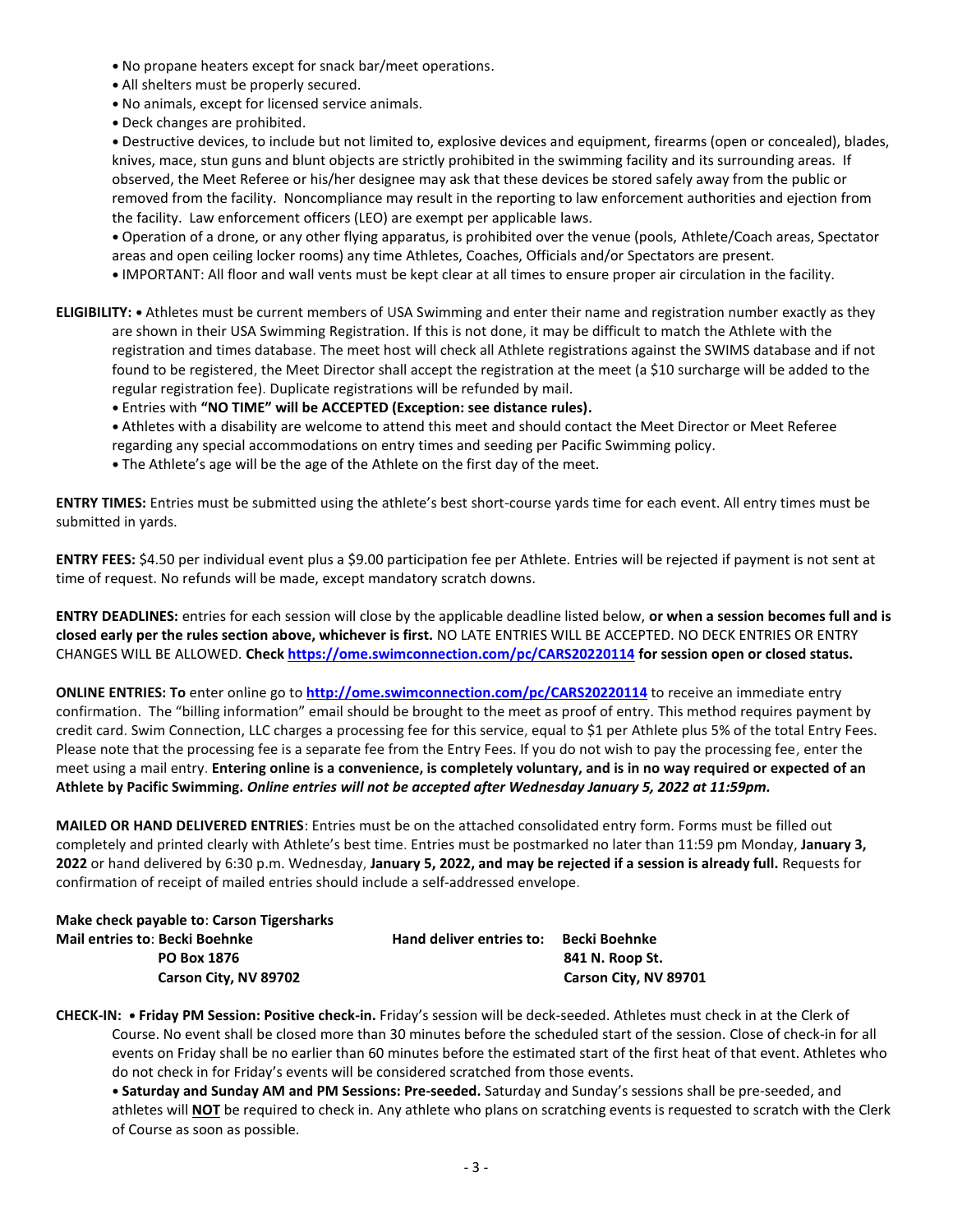**SCRATCHES & NO-SHOWS: • Scratch Deadlines:** Any athlete who plans on scratching events is requested to scratch with the Clerk of Course (or via email t[o becki@tigersharks.org\)](mailto:becki@tigersharks.org) as soon as possible. Sessions will be pre-seeded the evening before the next day's races. For Saturday's events, the scratch deadline will be **7pm on Friday**. For Sunday's events, the scratch deadline will be **5pm on Saturday**. Email scratches from athletes will be confirmed with their coach.

**• No-shows:** Any athlete not reporting for or competing in a single individual event shall not be penalized. Athletes who must withdraw from an event after it is seeded are requested to inform the referee immediately.

AWARDS: • Individual Events: Ribbons  $1^{st} - 8^{th}$  place for age groups 8 & U, 9-10, and 11-12. **•** All awards must be picked up at the meet. No awards will be mailed. Each team is asked to designate a representative to collect awards.

**SCORING:** Individual: 20-17-16-15-14-13-12-11-9-7-6-5-4-3-2-1. 13 & over athletes will not score or receive awards.

**ADMISSION:** Free.

**SNACK BAR & HOSPITALITY:** A snack bar will be available throughout the competition. Coaches and working Officials will be provided lunch. Hospitality will also be provided throughout the day.

**MINIMUM OFFICIALS:** All available USA Swimming member certified officials are welcomed and encouraged to work at this meet. Officials must be certified by their LSC in the position(s) worked. As the number of certified officials allows, interested parents/trainees are also welcome to shadow working officials for education and/or mentoring. **Participating clubs are** *requested* **to provide at least the following number of certified and carded officials for each session:**

| <b>Club Athletes entered in session</b> | <b>Trained and carded Officials requested</b> |  |  |  |  |  |
|-----------------------------------------|-----------------------------------------------|--|--|--|--|--|
| $1 - 10$                                |                                               |  |  |  |  |  |
| $11 - 25$                               |                                               |  |  |  |  |  |
| 26-50                                   |                                               |  |  |  |  |  |
| 51-75                                   |                                               |  |  |  |  |  |
| 76-100                                  |                                               |  |  |  |  |  |
| 101 or more                             |                                               |  |  |  |  |  |

**TIMERS:** Clubs will be assigned lanes based on the number of athletes from each club. Athletes will need to provide their own timers for the 1000yd freestyle event.

**MISCELLANEOUS:** More information about the meet can be found at tigersharks.org.

## **EVENT SUMMARY**

| <b>FRIDAY</b> |           |         | <b>SATURDAY</b> |               |               |                   | <b>SUNDAY</b> |                |                |                |  |
|---------------|-----------|---------|-----------------|---------------|---------------|-------------------|---------------|----------------|----------------|----------------|--|
| $9 - 10$      | $11 - 12$ | 13 & O  | 8 & U           | $9 - 10$      | $11 - 12$     | <b>13 &amp; O</b> | 8 & U         | $9 - 10$       | 11-12          | 13 & O         |  |
| 500 FR        | 500 FR    | 400 IM  | 100 IM          | 100 IM        | 100 IM        | 200 BK            | 100 FR        | 200 FR         | 200 FR         | 200 FR         |  |
| 200 IM        | 200 IM    | 1000 FR | <b>25 BK</b>    | <b>50 BK</b>  | <b>50 BK</b>  | <b>100 FLY</b>    | <b>50 BK</b>  | 100 BK         | 100 BK         | 100 BR         |  |
|               | 1000 FR   |         | <b>50 BR</b>    | 100 BR        | 100 BR        | <b>500 FR</b>     | 25 BR         | <b>50 BR</b>   | 50 BR          | <b>200 FLY</b> |  |
|               |           |         | <b>25 FLY</b>   | <b>50 FLY</b> | <b>50 FLY</b> | 200 BR            | <b>50 FLY</b> | <b>100 FLY</b> | <b>100 FLY</b> | <b>50 FR</b>   |  |
|               |           |         | <b>50 FR</b>    | 100 FR        | 100 FR        | <b>100 FR</b>     | <b>25 FR</b>  | <b>50 FR</b>   | 50 FR          | 200 IM         |  |
|               |           |         |                 |               |               |                   |               |                |                | 100 BK         |  |

**\*** Events designated 9-12, 11 & Over, and 13 & Over will be swum combined, but scored in separate age groups.

\* The 500yd freestyle and 1000yd freestyle events will be swum alternating women's and men's heats.

\* Athletes must provide their own lap counters for the 500yd freestyle. Athletes must provide their own timers and lap counters for the 1000yd freestyle.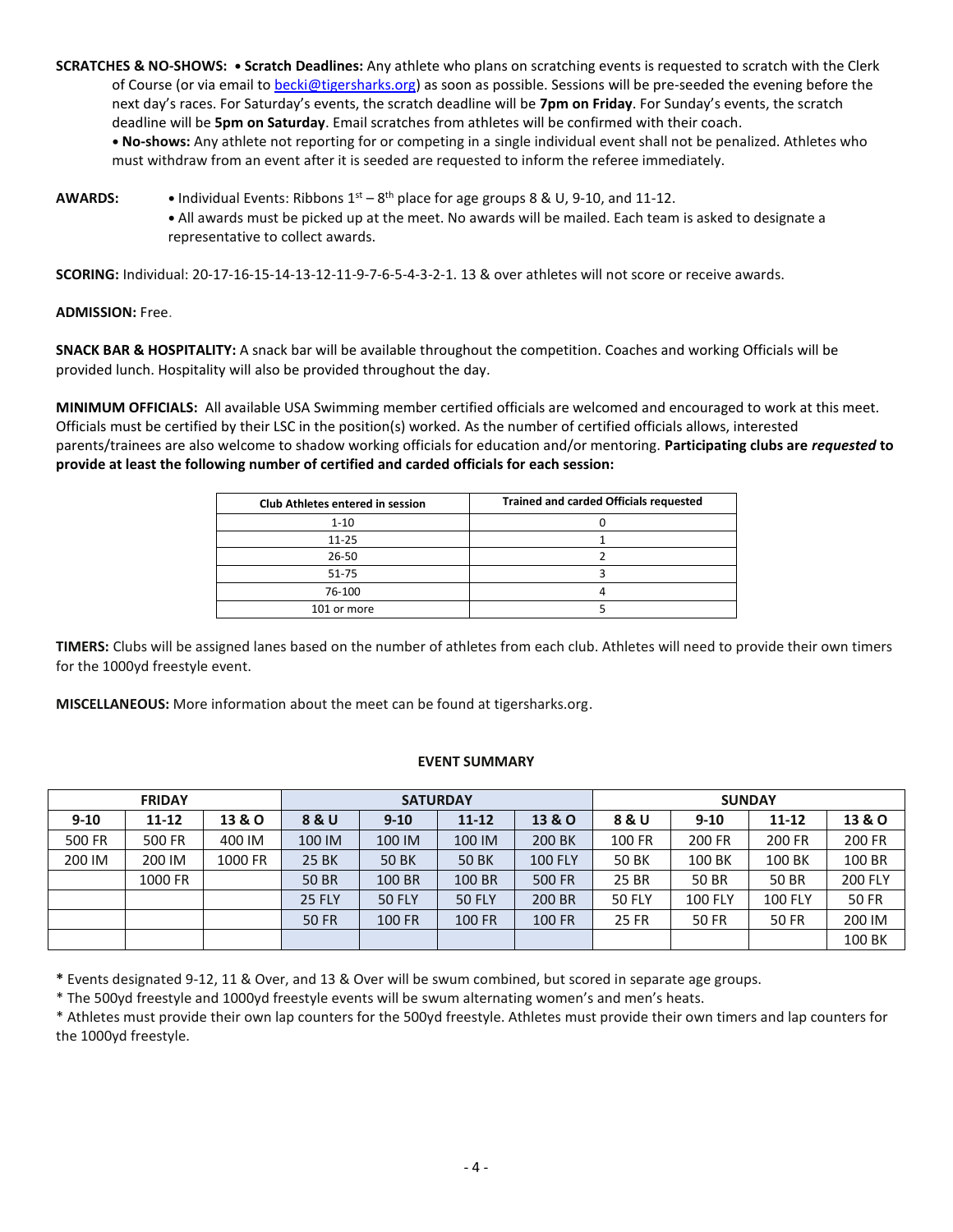## **ORDER OF EVENTS**

| <b>WOMEN'S</b>             |                  | MEN'S                    |                |  |  |  |  |  |  |
|----------------------------|------------------|--------------------------|----------------|--|--|--|--|--|--|
| <b>EVENT#</b>              | <b>AGE GROUP</b> | <b>EVENT</b>             | <b>EVENT#</b>  |  |  |  |  |  |  |
| <b>Friday PM Session</b>   |                  |                          |                |  |  |  |  |  |  |
| $\mathbf{1}$               | $9 - 12$         | 500 Freestyle            | $\overline{2}$ |  |  |  |  |  |  |
| 3                          | 13 & Over        | 400 IM                   | 4              |  |  |  |  |  |  |
| 5                          | $9 - 12$         | 200 IM                   | 6              |  |  |  |  |  |  |
| $\overline{7}$             | 11 & Over        | 1000 Freestyle           | 8              |  |  |  |  |  |  |
| <b>Saturday AM Session</b> |                  |                          |                |  |  |  |  |  |  |
| 9                          | 13 & Over        | 200 Backstroke           | 10             |  |  |  |  |  |  |
| 11                         | 13 & Over        | 100 Butterfly            | 12             |  |  |  |  |  |  |
| 13                         | 13 & Over        | 500 Freestyle            | 14             |  |  |  |  |  |  |
| 15                         | 13 & Over        | 200 Breaststroke         | 16             |  |  |  |  |  |  |
| 17                         | 13 & Over        | 100 Freestyle            | 18             |  |  |  |  |  |  |
| <b>Saturday PM Session</b> |                  |                          |                |  |  |  |  |  |  |
| 19                         | $9 - 10$         | 100 IM                   | 20             |  |  |  |  |  |  |
| 21                         | 8 & Under        | 100 IM                   | 22             |  |  |  |  |  |  |
| 23                         | $11 - 12$        | 100 IM                   | 24             |  |  |  |  |  |  |
| 25                         | $9 - 10$         | 50 Backstroke            | 26             |  |  |  |  |  |  |
| 27                         | 8 & Under        | 25 Backstroke            | 28             |  |  |  |  |  |  |
| 29                         | $11 - 12$        | 50 Backstroke            | 30             |  |  |  |  |  |  |
| 31                         | $9 - 10$         | 100 Breaststroke         | 32             |  |  |  |  |  |  |
| 33                         | 8 & Under        | 50 Breaststroke          | 34             |  |  |  |  |  |  |
| 35                         | $11 - 12$        | 100 Breaststroke         | 36             |  |  |  |  |  |  |
| 37                         | $9 - 10$         | 50 Butterfly             | 38             |  |  |  |  |  |  |
| 39                         | 8 & Under        | 25 Butterfly             | 40             |  |  |  |  |  |  |
| 41                         | $11 - 12$        | 50 Butterfly             | 42             |  |  |  |  |  |  |
| 43                         | $9 - 10$         | 100 Freestyle            | 44             |  |  |  |  |  |  |
| 45                         | 8 & Under        | 50 Freestyle             | 46             |  |  |  |  |  |  |
| 47                         | $11 - 12$        | 100 Freestyle            | 48             |  |  |  |  |  |  |
|                            |                  | <b>Sunday AM Session</b> |                |  |  |  |  |  |  |
| 49                         | 13 & Over        | 200 Freestyle            | 50             |  |  |  |  |  |  |
| 51                         | 13 & Over        | 100 Breaststroke         | 52             |  |  |  |  |  |  |
| 53                         | 13 & Over        | 200 Butterfly            | 54             |  |  |  |  |  |  |
| 55                         | 13 & Over        | 50 Freestyle             | 56             |  |  |  |  |  |  |
| 57                         | 13 & Over        | 200 IM                   | 58             |  |  |  |  |  |  |
| 59                         | 13 & Over        | 100 Backstroke           | 60             |  |  |  |  |  |  |
|                            |                  | <b>Sunday PM Session</b> |                |  |  |  |  |  |  |
| 61                         | $9 - 10$         | 200 Freestyle            | 62             |  |  |  |  |  |  |
| 63                         | 8 & Under        | 100 Freestyle            | 64             |  |  |  |  |  |  |
| 65                         | 11-12            | 200 Freestyle            | 66             |  |  |  |  |  |  |
| 67                         | $9 - 10$         | 100 Backstroke           | 68             |  |  |  |  |  |  |
| 69                         | 8 & Under        | 50 Backstroke            | 70             |  |  |  |  |  |  |
| 71                         | $11 - 12$        | 100 Backstroke           | 72             |  |  |  |  |  |  |
| 73                         | $9 - 10$         | 50 Breaststroke          | 74             |  |  |  |  |  |  |
| 75                         | 8 & Under        | 25 Breaststroke          | 76             |  |  |  |  |  |  |
| 77                         | $11 - 12$        | 50 Breaststroke          | 78             |  |  |  |  |  |  |
| 79                         | $9 - 10$         | 100 Butterfly            | 80             |  |  |  |  |  |  |
| 81                         | 8 & Under        | 50 Butterfly             | 82             |  |  |  |  |  |  |
| 83                         | 11-12            | 100 Butterfly            | 84             |  |  |  |  |  |  |
| 85                         | $9 - 10$         | 50 Freestyle             | 86             |  |  |  |  |  |  |
| 87                         | 8 & Under        | 25 Freestyle             | 88             |  |  |  |  |  |  |
| 89                         | $11 - 12$        | 50 Freestyle             | 90             |  |  |  |  |  |  |

Pacific Swimming – Hosted by CARSON TIGERSHARKS

## **2022 Blizzard Blast Swim Meet**

January 14, 15, & 16, 2022

Consolidated Entry Form